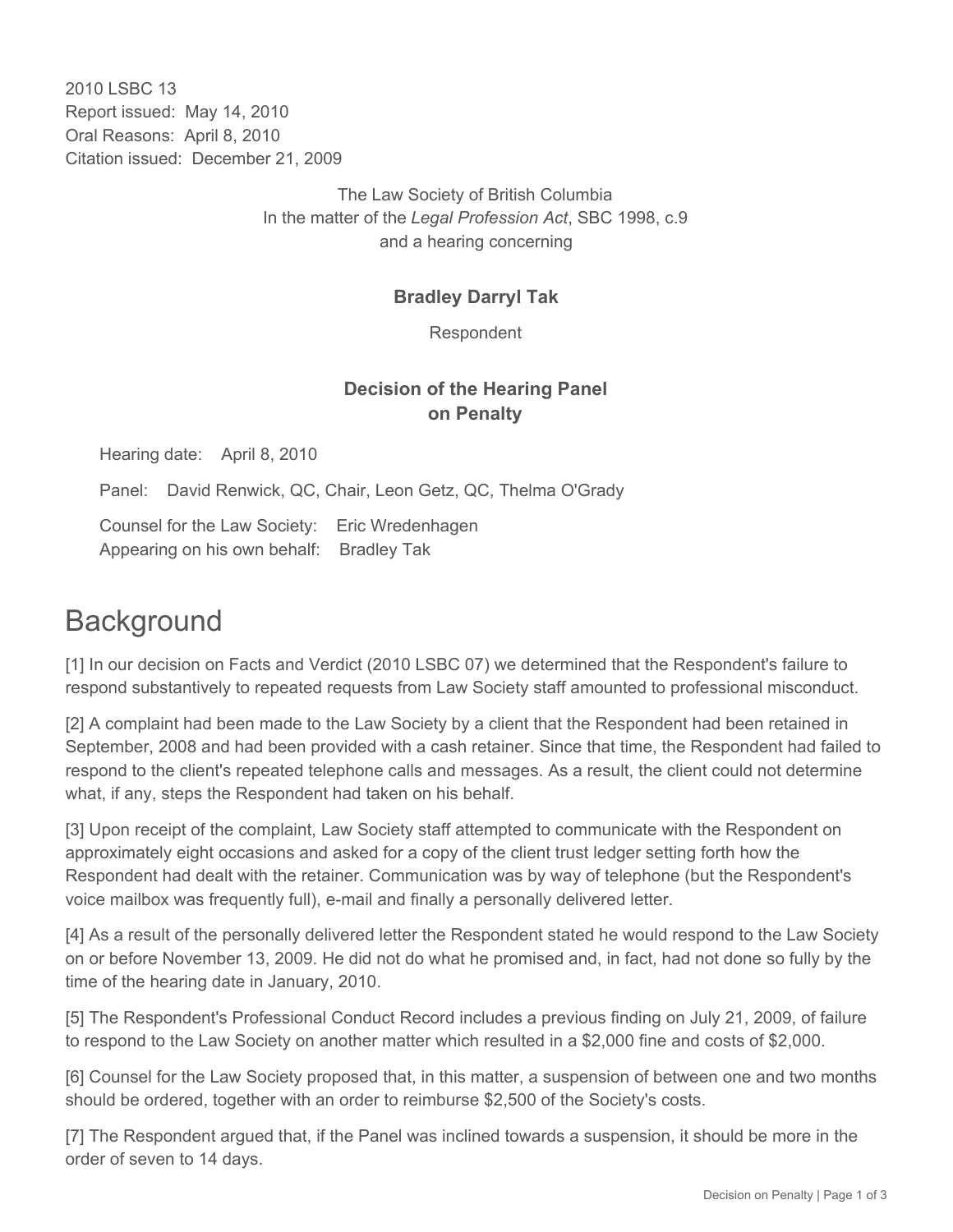## **Analysis**

[8] Counsel for the Law Society argued that the primary purpose of disciplinary proceedings is the fulfillment of the Law Society's mandate, set out in Section 3 of the *Legal Profession Act*, to uphold and protect the public interest in the administration of justice. He quoted Gavin Mackenzie's text, *Lawyers and Ethics: Professional Regulation and Discipline*, at p. 26-1:

The purpose of the law society discipline proceedings are not to punish offenders and exact retribution, but rather protect the public, maintain high professional standards, and preserve the public confidence in the legal profession.

[9] Law Society counsel also reminded the Panel of the factors to be considered in assessing penalty as set out in *Law Society of BC v. Ogilvie,* [1999] LSBC 17. Of specific relevance in this case are the factors addressed in the next several paragraphs.

The nature and gravity of the conduct

[10] As stated in *Law Society of BC v. Dobbin*, [1999] LSBC 27, if lawyers do not provide " prompt, candid, and complete" responses to Law Society inquiries, the Law Society's ability to govern the profession is compromised, the right of self-government may be threatened, public confidence in the legal profession is shaken, and the profession is brought into disrepute.

The previous character of the respondent, including details of prior discipline

[11] This is the second citation authorized against the Respondent for failing to respond to communications from the Law Society, and it follows quickly on the heels of his July 21, 2009 citation in respect of which he was found to have professionally misconducted himself and was ordered to pay a fine of \$2,000 plus \$2,000 costs.

### **The need for specific and general deterrence and the need to ensure the public's confidence in the integrity of the profession**

[12] The fact that the Respondent has recently been cited and sanctioned for the same type of misconduct as in this matter is strongly suggestive of the need for *specific* deterrence. In addition, *general* deterrence is necessitated as this type of misconduct goes to the heart of the Law Society's ability to govern the profession.

#### **The need to ensure the public's confidence in the integrity of the profession**

[13] As stated in *Dobbin* (*supra*), " There is no doubt whatever that a persistent, intransigent failure to respond to Law Society communications brings the legal profession into disrepute." This concern is amplified by the fact that the Respondent has been found guilty of professional misconduct for a second time for similar conduct in less than a year.

[14] Counsel for the Law Society set out several similar fact cases regarding citations for failure to respond. Those cases that resulted in a suspension ranged from a suspension of one week in the case of *Law Society of BC v. Hall*, [2003] LSBC 11, to a 45 day suspension in the case *of Law Society of BC v. Williamson,* 2005 LSBC 05 and 2005 LSBC 19*.*